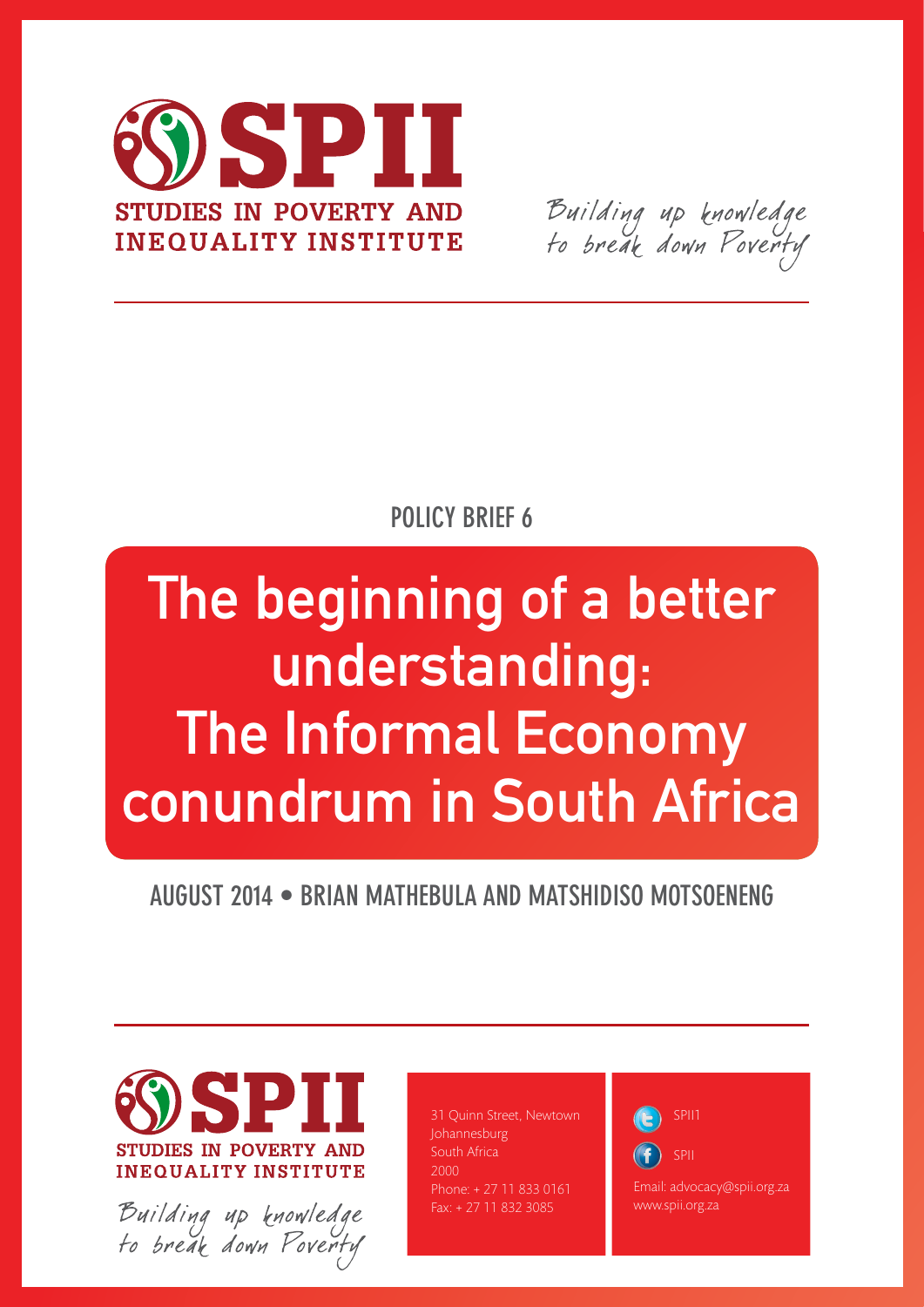**POLICY BRIEF 6** 

# The beginning of a better understanding: The Informal Economy conundrum in South Africa

**AUGUST 2014 • BRIAN MATHEBULA AND MATSHIDISO MOTSOENENG**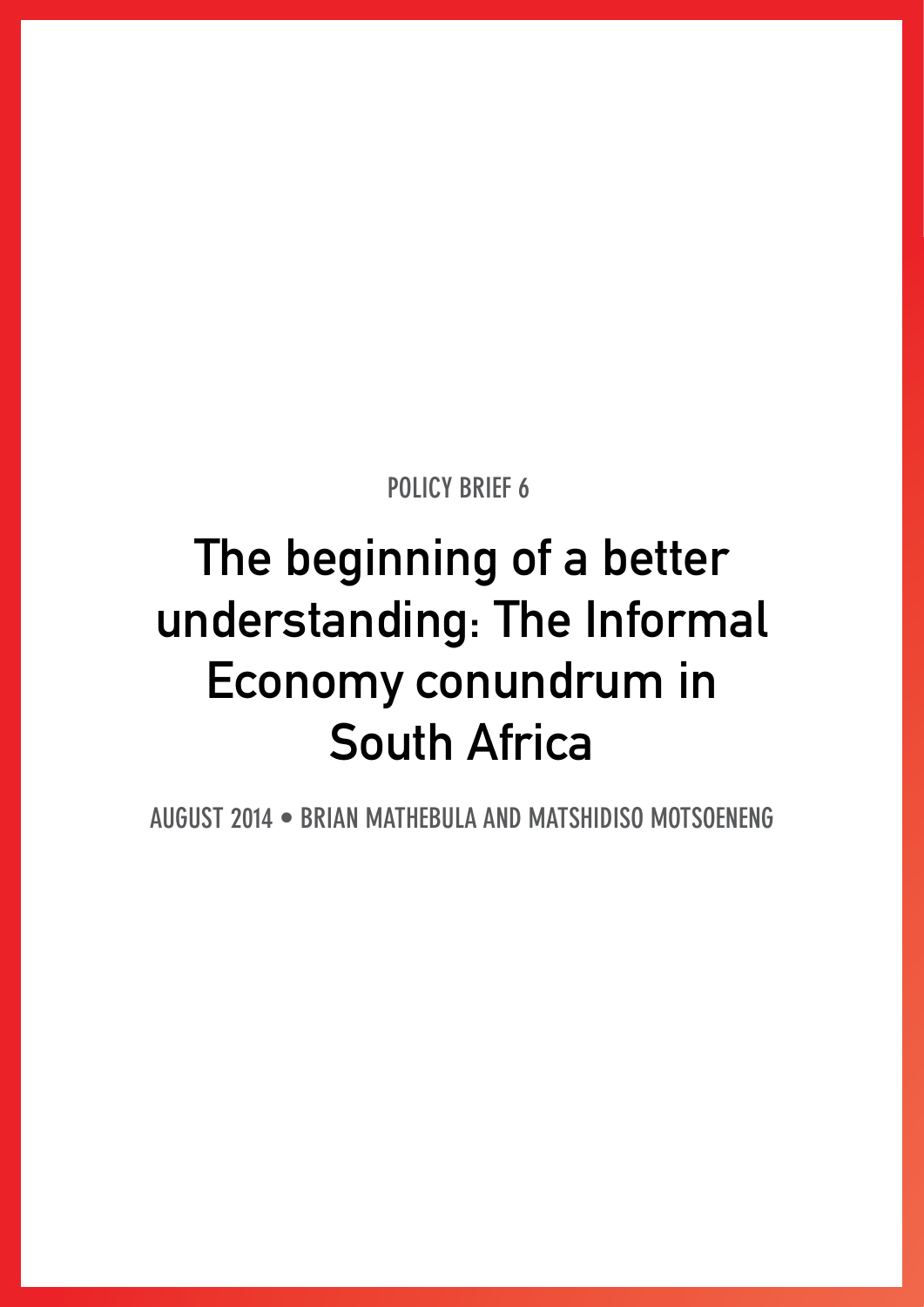# Case studies from SPII's Social Protection and Local Economic Development (LED): Graduation Pilot

### INTRODUCTION

**I**<br> **I**<br> **I**<br> **I**<br> **I**<br> **I**<br> **DOS** n his 2014 State of the Province Address (SOPA), the Premier of Gauteng, David Makhura, stressed the need to 'revitalise and mainstream the township economy by supporting the development of township enterprises, cooperatives and small, medium and micro enterprises (SMMEs) that produce goods and services that meet the needs of townships residents'1. The Ministry of Small Business sees the growth of the informal economy as the 'new form of toy-toyi'2 . Minister of Small Businesses, Lindiwe Zulu, argues that the 'toy-toyi<sup>3</sup> aspect is seen as energies directed towards the positive contribution to the overall economy.

For those who operate in the informal economy, it is hoped that these statements from both national and provincial officials will herald a change in policy towards those who operate in the informal economy, especially in public spaces. These public addresses signify a better understanding of, and support for, people who operate in the informal economy which we hope will have an impact at national, provincial and local levels.

This policy brief seeks to interrogate the approach that local government has taken towards those who operate in the informal economy and challenge the general approach towards the informal economy. If indeed the township economy, which is mainly informal, is to drive employment creation and poverty alleviation, there is a need for a better understanding by decision makers on the challenges and opportunities to harness a bottom-up transformation of our social and economic environments. This study will highlight these dynamics through the use of case studies of project participants from the 24-month project currently being undertaken by the Studies in Poverty and Inequality Institute (SPII).4

# **2** INFORMAL AND SECOND ECONOMY DEBATE

The promotion and development of the 'second' or 'informal' economy are not new to the South African public service as methods to address joblessness and economic development. The debate first emerged in 2003 when then President Thabo Mbeki (2003), identified two distinct and inherited economies in South Africa as first and second economies<sup>5</sup>. The United Nations-Habitat (2006) report has since supported this notion that South Africa has two distinct economies, and an analysis of the contemporary informal economy must take into consideration the legacy of more than a century of restrictive and repressive legislation.

According to Statistics South Africa (2013), in 2013 there were around 2.1 million people who were active in the informal economy.<sup>6</sup> However, the Adcorp Employment Index (2014) showed that informal employment grew in 2013/14, with around 6.5 million people employed in the informal economy. To put it into perspective, formal unemployment (38% of the labour market including discouraged work seekers) remains an endemic problem in South Africa (Stats SA, 2013). It has been estimated that without the informal economy, the unemployment rate would rise to 47.5% (SALGA, 2012), or just under half of the labour market.

<sup>1</sup> See Gauteng Legislature, 2014. State of Province Address.

2 Minister of the Department of Small Business, Lindiwe Zulu, speaking about the informal economy and the need for people to be agents of their desired change.

<sup>3</sup> Chanting during protests that could include political slogans and songs.

4 The project aims to test the efficacy of tailor-made interventions for people who operate micro and survivalist enterprises in the informal economy. Please visit www.spii.org.za for a full description of the project.

5 In his 2003 State of the Nation Address, Former President, Thabo Mbeki drew a distinction between the two inherited economies in South Africa by arguing that 'first economy' comprises modern, urban economic activities while the 'second economy' includes the majority of less advantaged rural and urban population, constrained by poverty and marginalisation.

6 See www.statssa.gov.za/ publications2/statsabout. asp?PPN=P0211&SCH for a detailed report on unemployment in the informal economy.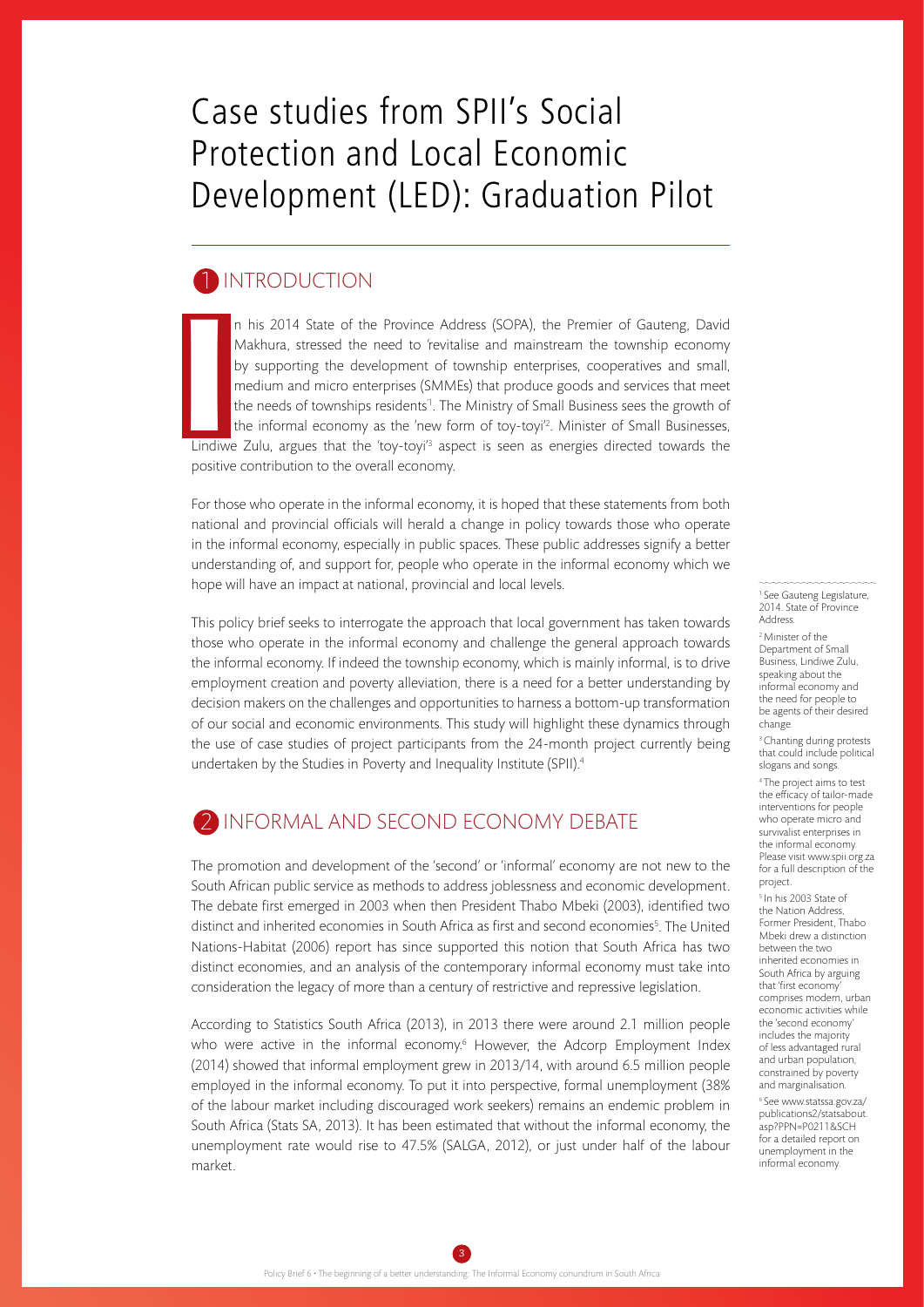What is the 'informal economy'? A range of definitions exist. It is, however, difficult to have a comprehensive and internationally accepted definition of the concept, but it generally includes businesses that are regarded as being 'small', medium' or 'micro-enterprises'.

Valodia and Davy (2012) define the informal economy as (a) non-registration of the enterprise in terms of national legislation, such as taxation and or other commercial legislation; (b) nonregistration of employees of the enterprise in terms of labour legislation; (c) and small size of the enterprise in terms of the people involved. SATUCC (2011) argues that it is inherently characterised by 'easy entry and exit and are driven by self-employment activities' (SATUCC, 2011: 4). The International Labour Organisation (ILO) (2002: 5) defines the informal economy as 'all economic activities by workers and economic units that are in law or in practice not covered or insufficiently covered by formal arrangements.

Chen (2012) argues that a formalisation-oriented definition of general informal economy activities is problematic in the sense that it does not take into account the different dimensions of formalisation. One of the main reasons cited for the difficulty in the formalisation debate in the informal economy is due to the ambiguity of reasons behind wanting formalisation of informal economy activities. Chen (Ibid.) questions the punitive reasons behind formalisation and whether this is for tax reasons or regulation in terms of licence fees and certificates. If we are to try to address the challenges of the informal economy, there is a great need to understand the nature of this economy and its challenges and to propose progressive solutions that express the demands of those whose bread and butter depends on their activities in this sector of the economy.

In that sense, in order to understand what formalisation would entail, Horn (2014) proposes that formalisation of the informal economy should be undertaken in the following manner:

- $\blacktriangleright$  recognition in law of workers in the informal economy
- $\blacktriangleright$  integration of indirect taxes and other revenues already paid by informal workers into official tax systems
- negotiation as opposed to consultation
- creating inclusive bargaining forums, including at local government level
- legal identity and standing (formalisation in labour market policy and legislation): legal protection, legal recognition and appropriate legal frameworks
- Social rights: extension of social protection, protection against risk and uncertainty.

### **3** LESSONS FROM THE PILOT PROJECT BY SPII

During the first eight months of the 24-month pilot project, there were a number of important lessons learned regarding the 'township economy'. The issue of spatial allocation in terms of land and landlessness emerged as one of the key challenges faced by those who operate in the informal economy. In 2006, a third of all South Africans lived in rented accommodation (Gordon et al., 2006: 8). From our pilot project, it is clear that the relationship of power and provisioning between tenants and landlords, commonly referred as 'Mmastand' in Evaton,7 has a direct bearing on the potential for the success and sustainability of a participating enterprise.

 7 Evaton is a peri-urban township based north of Sebokeng in the Emfuleni region of Gauteng located south of Johannesburg, South Africa.

A significant number of the entrepreneurs in the pilot project operate their micro and survivalist enterprises in a Mmastand's yard, and this comes with its own challenges. Below are two case studies collected by fieldworkers (enterprise coaches) of the pilot project during the weekly visits. These highlight some of the challenges experienced by micro and survivalist enterprises in a Mmastand's yard.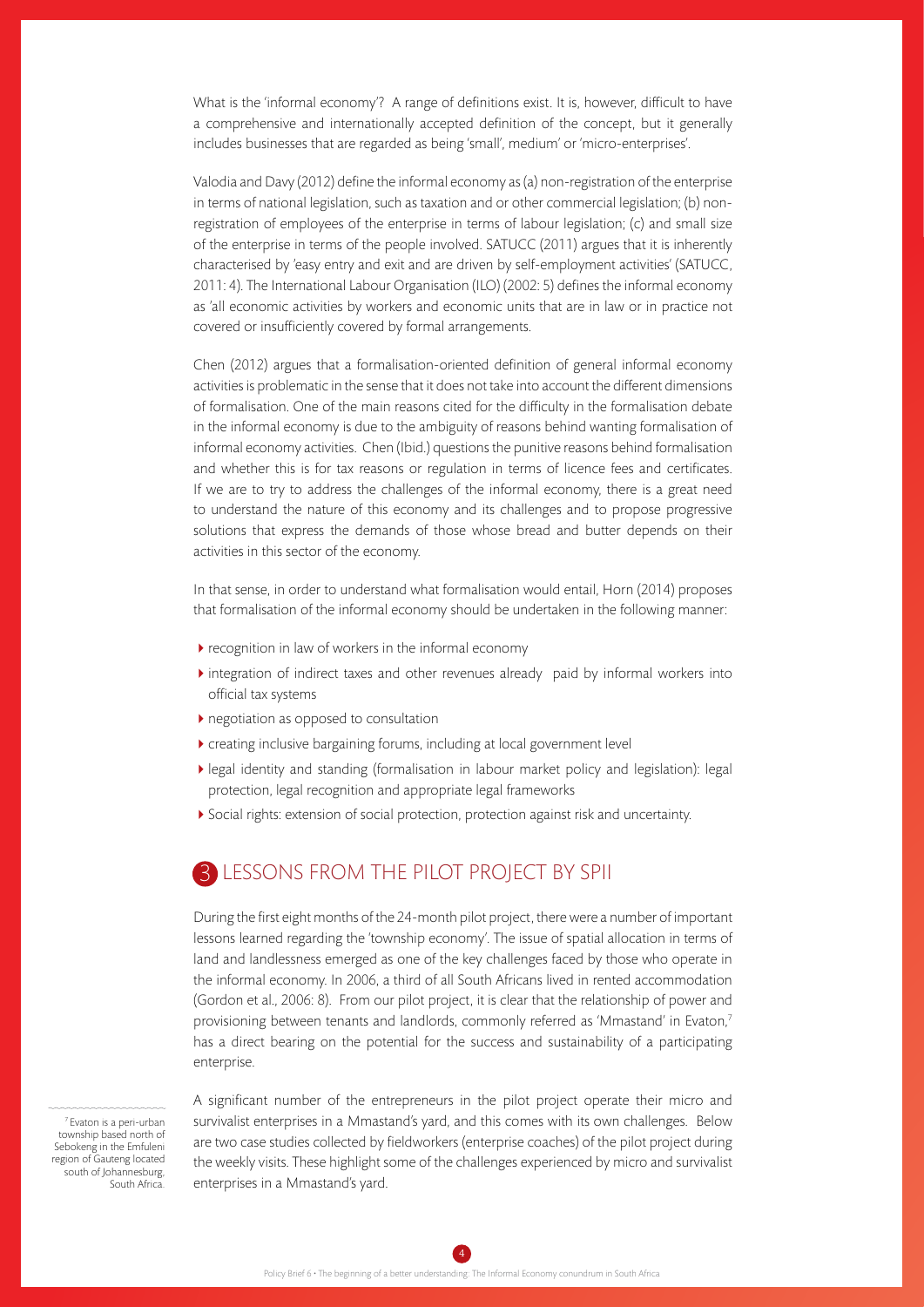

#### 3.1 Case study Number 1

The first case highlights the experiences of a middle-aged lady who owns a Spaza Shop in her Mmastand's yard. In one weekly visit, the project participant stated that she had to move her business operations to a different location because of a failed relationship with her landlord. Without prior notice or communication from the landlord, her rent increased by more than 50%. She believes that the rent was increased because her landlord was jealous of her business after she received a brand-new fridge from the Coca-Cola Company.

There was never a discussion around the rent increase. She was unable to pay the rent, and she was forced to move out and look for another location from which to operate her business, and she is now operating from the two roomed house in which she lives with her family. The problems with a Mmastand have not really diminished, as her domestic landlord has complained that her spaza shop generates too much foot-traffic in the yard as people come and go as they please. Below she expresses her disappointment with the Mmastand.

*'Mmastand waka o na le mona hobane Coca-Cola emphile dintho, jwale sena se entse hore a nyollose rente. Jwale ose a tletleba hore batho ba kenang ba tswa jareteng ya hae ka lebaka la spaza shopo saka ka tlung.'* Translation: *'My Mmastand (landlady) is very jealous of me, because after the Coca-Cola Company gave me the cold-drink fridge, she increased the rent. Now she claims that there are a lot of people going in and out of her yard because of my spaza shop that I now run from the house' (Participant No. 57).*



<sup>10</sup> A 2003 Unilever Institute study estimated the value of Stockvels at R5.1 billion and Old Mutual and African Response studies estimated the value of stockvels to be at R44 billion in 2011.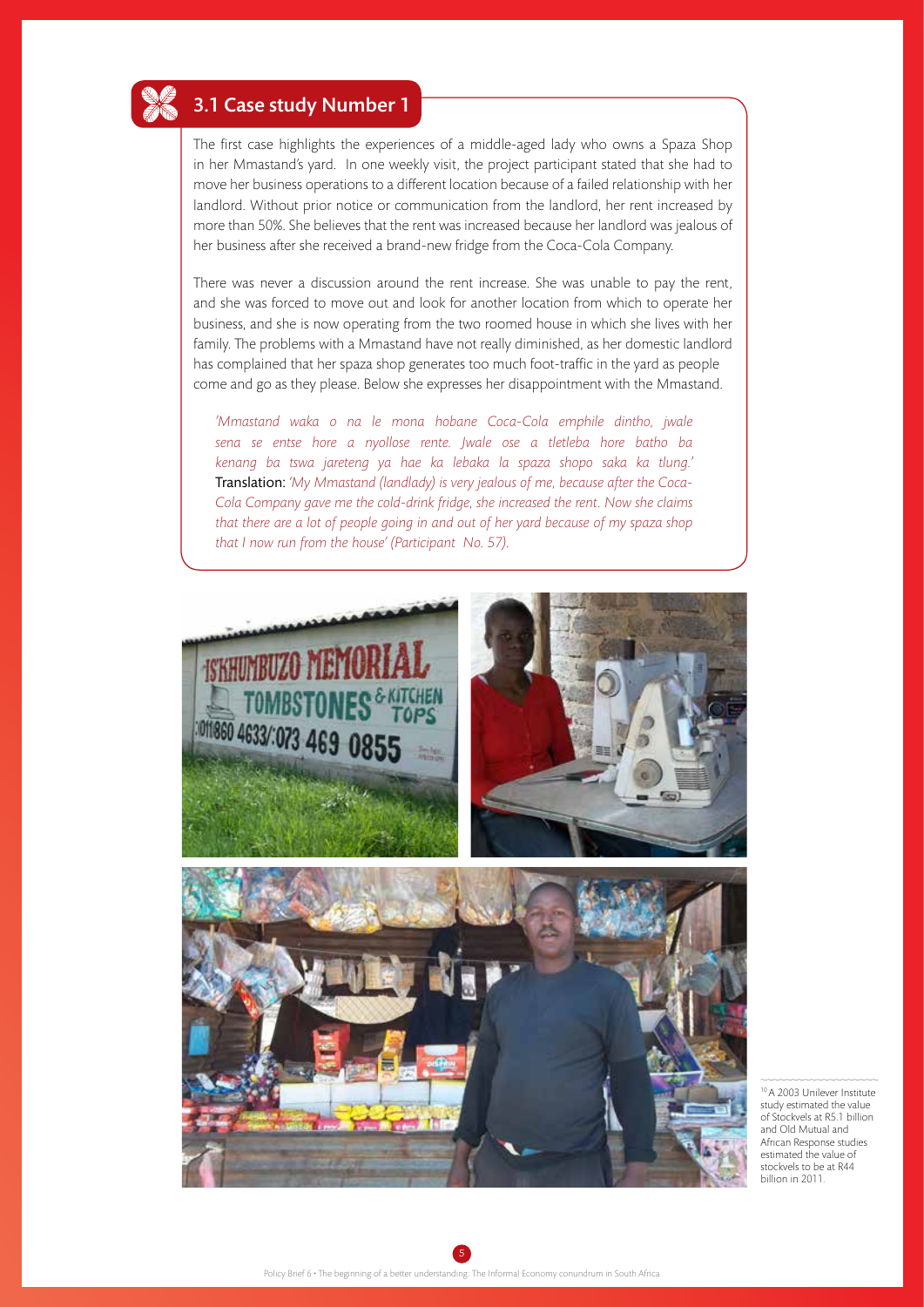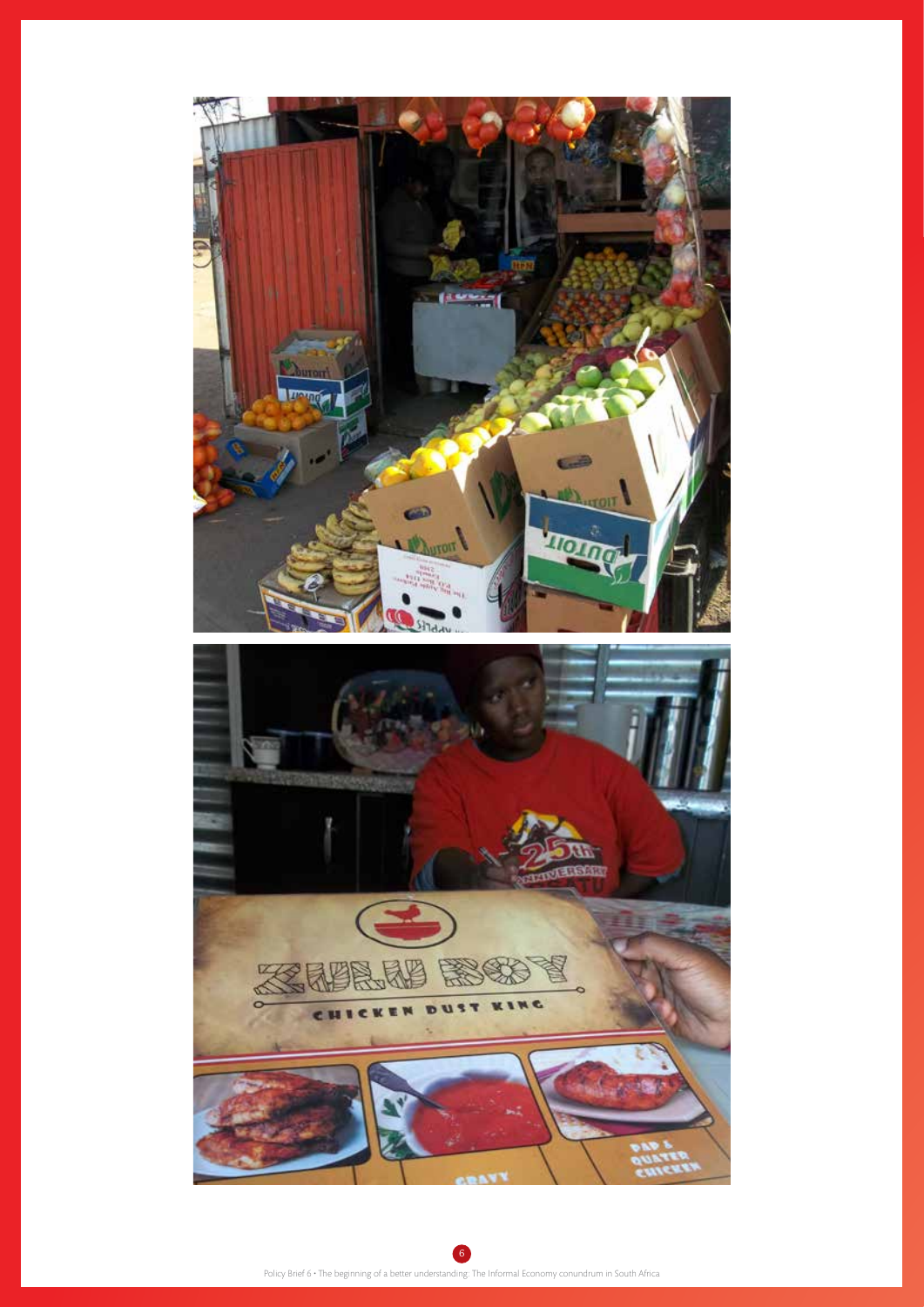

#### 3.2 Case Study Number 2

In another case, a female project participant said that the prospects of her business increasing its turnover were slim because of the 'difficult' relationship with her Mmastand. Their initial agreement was that the tenant would be allowed to erect a tin-roof structure in the yard for R200 a month and that she would operate her business from there. An additional R100 would also be charged for storing her equipment at night at the Mmastand's house. Despite this agreement, she reported to the field worker that there were clear signs of sabotage by the landlord. She complained that on arriving at work in the morning she found her equipment damaged or broken. When she confronted her Mmastand about her equipment, she was told to leave and to operate her business somewhere else. Things went from bad to worse for her when she decided to look for a different location to operate from: a customer alerted the Mmastand of her plans to move out. When she arrived at work on the following day she found her corrugated iron structure destroyed, and had to move out immediately.

It does appear as if national policy is being changed to address this vulnerability.

Examples include increased use of public spaces such as street pavements, taxi ranks, and areas outside shopping malls. During the 'Operation Clean Sweep' carried out by the City of Johannesburg, thousands of street traders were unconstitutionally removed from their trading spaces. The South African Informal Traders Forum (SATIF) took the City of Johannesburg to the Constitutional Court over the forced removals, and a ruling from the Constitutional Court slammed the removal as an 'an act of humiliation and degradation' (SATIF v City of Johannesburg, 2014). Unfortunately, the policy stance by the City of Johannesburg Municipality was shared by the Emfuleni Local Municipality, where our pilot project is being carried out. The statement from the city was that the 'sheer volume of informal trading, therefore, brings with it unique challenges such as increased congestion, illegal dumping, public urination, infrastructure maintenance, the enforcing of bylaws and potential urban decay' (Nicolson & Lekgowa, 2013).

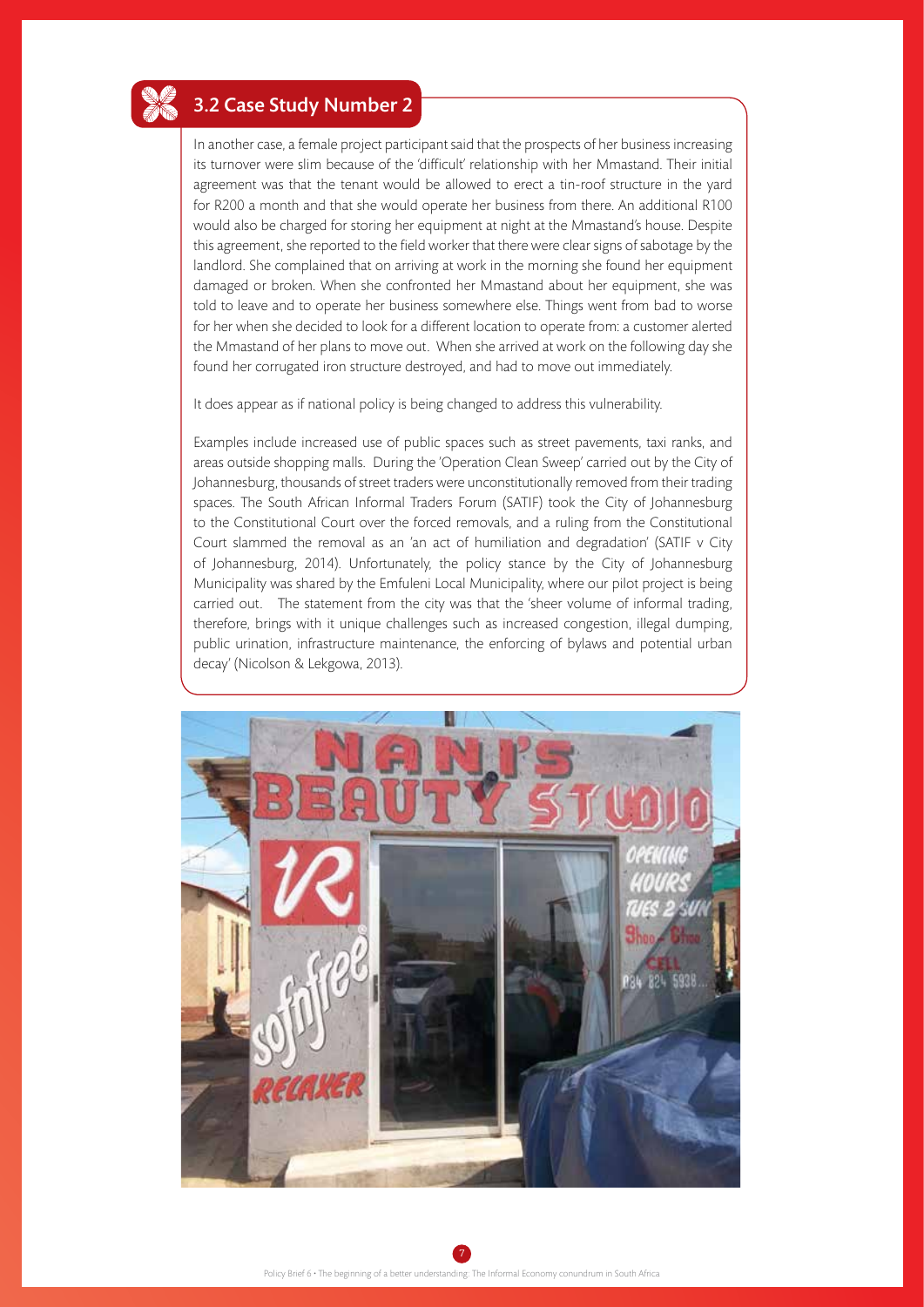### 4 CONCLUSION AND RECOMMENDATIONS

The experiences with forced removals within the Cities of Tshwane, Johannesburg and the Emfuleni Local Municipality show that city planning and spatial development have to take into account the rapid growth of the informal economy, mainly that which is operated on public spaces. Forced removals of street traders on public spaces are not sustainable or developmental and are reactionary in nature. Critically, they are not in tune with the demands of the economy and people's needs. This is captured by the Constitutional Court ruling in the City of Johannesburg.

*A project participant who was forcefully removed reflects that 'Masepala wa Emfuleni ore barekisi ba tlohe kantle ho Evaton Mall ba kene ka hare moo batlo ba etsetsang di tent hore ba patale rente. Batho ha bana tjhelete eo ya rente, hape ba keke ba fumana bareki ba bangata jwalo ka ha ba le kantle ho Mall.'*  Translation: *'The Emfuleni Municipality ordered traders to move inside the mall from the borders of the mall's fence. This means that they will move into stalls inside where they will pay rent. People (traders) cannot afford to pay rent and they also won't be able to reach as many customers as when they are trading outside the mall' (Participant No. 144).*

Lund (2009: 18) argues that 'there is a need for more vibrant land use, orderly towns and spatial transport planning'. International experience shows that with better organisation those who operate in the informal sector can benefit from strength in numbers and this increases their capacity to protect their livelihood strategies. For example, India's Self-Employed Women's Association (SEWA)<sup>8</sup>, an organisation that represents the interests of over 100 cooperatives, provides a good example of the power of organisation for those who operate in the informal economy.9 The Street vendors (Protection of Livelihood and Regulation of Street Traders) Act in India ensures that 'no existing street vendor can be displaced until the local authorities can conduct a census of street vendors in the concerned urban area' (Bhomik, 2014: 15).

 8 SEWA is a membershipbased organisation created in 1972 from a combination of the labour, women's, and cooperative movements, to organise self-employed women in the informal economy and assist their collective efforts.

9 In 2004 SEWA advocated the National Policy for Urban Street and the Unorganised Workers Social Security Act which was adopted in 2008, and in 2014 a new law titled Street Vendors (Protection of Livelihood and Regulation of Street Traders) was enacted with the aim of better protection for those who operate in the informal economy.

<sup>10</sup> The policy was developed in 2001 and it outlined the key problematic areas with regard to the informal economy. Working together with street traders, the city was able to come up with a comprehensive strategy to deal with challenges faced by street traders in Durban.

In South Africa, the City of Durban, which was also the first city in South Africa to develop an Informal Economy Policy, shows what can be achieved when city officials and organisations that represent the interest of those who operate in the informal economy collectively embark on a developmental approach for the informal economy. Positive results have been achieved through Warwick Junction in Durban. Durban's Informal Economy Policy<sup>10</sup>, provided moratoria on developing plans for built markets and an allocations policy. As a result, the Warwick Junction Urban Renewal Project (WJURP) has so far proven to be a success (Dobson & Skinner, 2009).

The Emfuleni Municipality (under which Evaton resorts) does not have a policy which deals with local development of the informal economy. Thus, obtaining licences, as required for street traders and other operators in the informal economy, is very difficult. A participant in the pilot project operating an Early Childhood Development (ECD) programme claimed that an organisation, of which she is a member, had on numerous occasions attempted to communicate with municipal officials without any success. Below she expresses how this has impacted their operations.

*'Re ne re batla ho kopana le batho ba municipality hobane re na le bothata ka ho fumana ditokomane tsa tsa bophelo bakeng sa di Early Childhood Development tsa rona. Mokgatlo wa rona o lekile ka makgetlo ho etsa di kopano le bona empa le kajeno rentse re so thole karabo hotswa ho bona.'*  Translation: *'We wanted to have meetings with the municipality regarding the challenges we have when we apply for health certificates for our Early Childhood Developments and our organisation has tried numerous times to organise meetings with the municipality and have gotten no response from them since (Participant No. 021).*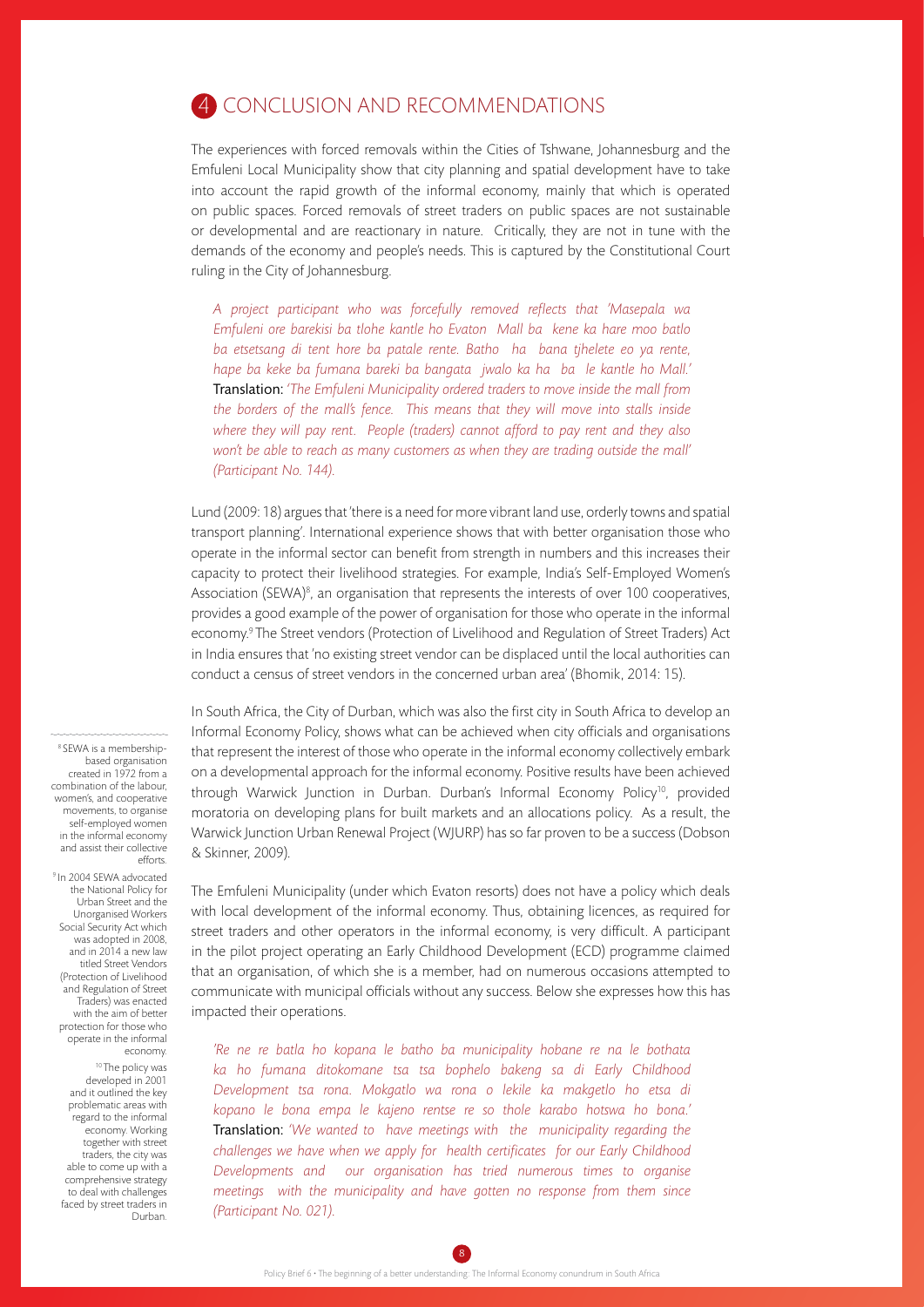#### FINDINGS AND RECOMMENDATIONS:

- The future transformation of the country has been identified with its ability to connect the relatively faster economic growth in the formal (first) economy with the development of the informal (second) economy.
- South Africa provides an interesting context to explore issues around knowledge diffusion related to innovations that intersect the formal and informal dimensions.
- ▶ There is a need to unpack the challenges of the informal economy, in terms of employment conditions, social protection risks as well as health and safety.
- Adequate control and licensing that takes into account the needs of those who operate in the informal economy could lead to the smooth operation of the informal economy (especially for street traders in public spaces), as well as to long-term planning for spatial development.
- Secure locations from which to trade must be taken into consideration. Local business hubs should be developed with the needs of informal economy actors and beneficiaries with adequate facilities (including toilets, lighting, security, and storage facilities).
- Transparent, accessible and regular standing councils at local government level for consultation between local government, SMME owners and local trade and business chambers are essential.
- Scoping of challenges across the country by the Department of Small and Medium-sized Enterprises (SMEs) must result in solutions.
- An audit of the existence and contents of local government LED policies must be undertaken..
- Investigation into the adequacy of state funding for LED support must be conducted.
- Investigation of international best practices for supporting LED in developing countries must be researched.

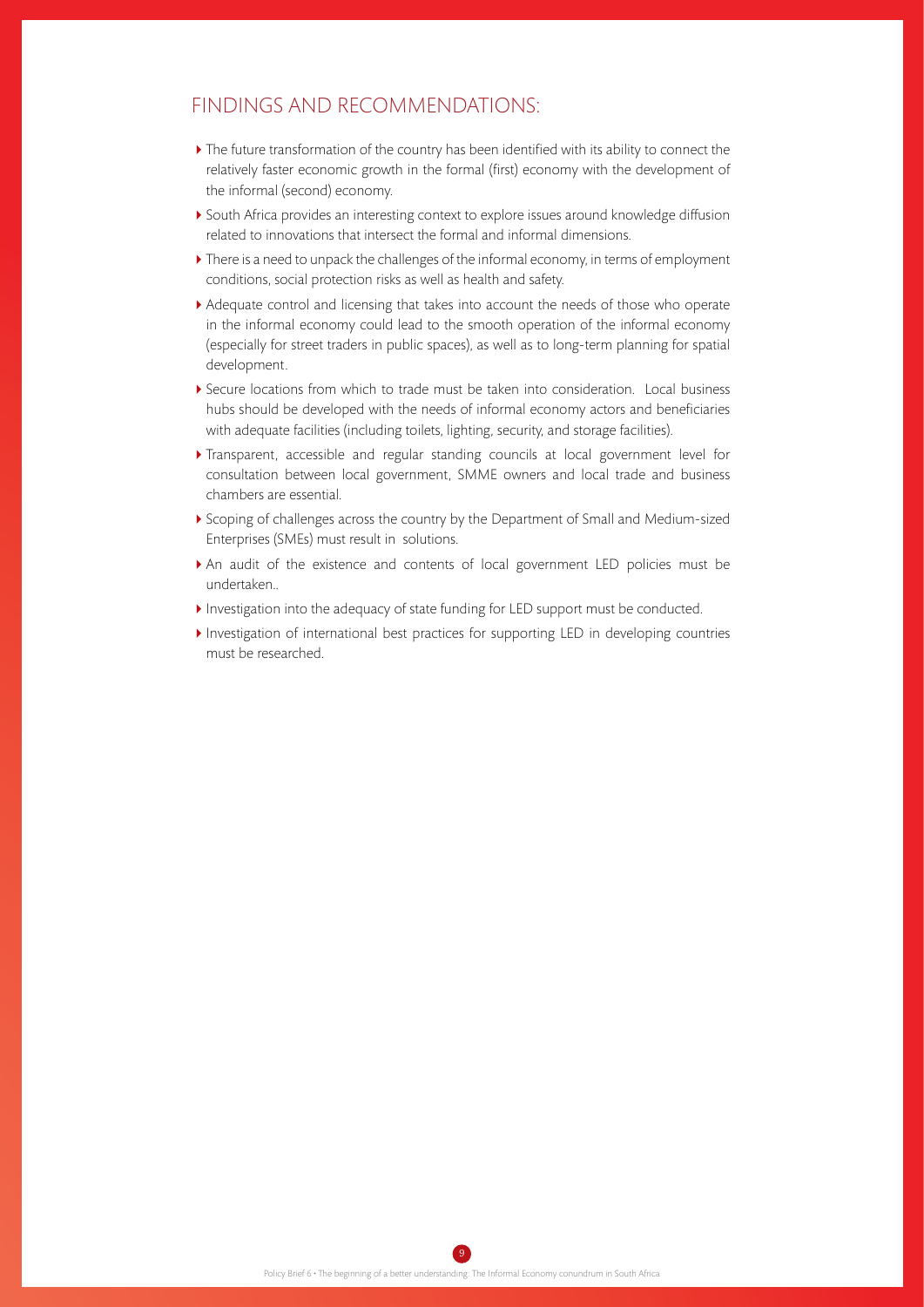#### References

Bhowmik, S. 2014. Street vendors in India get legal protection. *Global Labour Column,* No: 174, Corporate Strategy and Industrial Development (CSID). http://column.global-labouruniversity.org/ ( 19 June 2014).

Bonner C. & Spooner, D. 2011. Organising in the Informal Economy: A challenge for Trade Unions. *international Politics and Society Vo* IPG 2/11. http://:www.library .fes.de/pdf-files/ ipg/2011-2/08 a bonner.pdf

Chen M.A. 2012. *The Informal Economy: definitions, theories and policies*. Working Paper No.1. Women in Informal Employment: Globalising and Organising (WIEGO). http://wiego. org/sites/wiego.org/files/publications/files/Chen\_WIEGO\_WP1.pdf

Chen, M.A. 2007. *Rethinking the Informal Economy: Linkages with the Formal Economy and the Formal Regulatory Environment*. DESA Working Paper No. 46. Department of Social and Economic Affairs, United Nations. http://www.un.org/esa/desa/papers/2007/wp46\_2007. pdf

Devey, R., Skinner, C. & Valodia, I. 2006. *Second Best? Trends and Linkages in the Informal Economy in South Africa.* Paper presented at the Accelerated and Shared Growth in South Africa: Determinants, Constraints and Opportunities, Development Policy Research Unit, TIPS, Birchwood Hotel and Conference Centre, Johannesburg South Africa, 18-20 October 2006.

Dobson, R., Skinner, C. & Nicholson, J. 2009. *Working in Warwick: including street traders in urban plans.* Durban: School of Development Studies, University of Kwa-Zulu Natal.

EThekwini Unicity Municipality. 2001. *Durban's Informal Economy Policy* Durban: City of Durban. http://www.durban.gov.za/City\_Services/BST\_MU/Documents/Informal\_Economy\_ Policy.pdf

 Gordhan, P. 2014. *Budget Speech*. Pretoria: National Treasury www.treasuty.gov.za/ documents/national%20budget/2014/speech/speech.pdf.

Gordon R., Hudson, J., Nell, M., and Mkhabela, I. 2006. *Literature review on entrepreneurship, housing and housing finance.* FinMArk Trust. Resource Report 3.

Horn,P. 2014. The informal Economy. Presentation made at the Southern African Development Community (SADC) Civil Society Forum, Harare, 2014 (29 July)

Hiutfeldt, H., Sida, & Jutting, J. 2009. *Informally and informal employment.* Promoting Propoor, growth and Employment. OECD Development Centre.

Lund, F. 2009. *Social protection and the informal economy: linkages and good practices for poverty reduction and empowerment*. Durban: WIEGO Social Protection Programme, University of Kwazulu-Natal.

Marginal growth in SA job market. 2014. *ADCORP*.www.adcorp.co.za/NEWS/Pages/ MarginalgrowthinSAjobmarket.aspx (July 16 2014).

South African National Traders Retail Association v City of Johannesburg and Others (CCT 173/13 ; CCT 174/14) [2014] ZACC 8; 2014 (6) BCLR 726 (CC) (4 April 2014).

Statistics South Africa. 2014. (2nd quarter 2014). Quarterly Labour Force Survey (2nd quarter). http://beta2.statssa.gov.za/publications/P0211/P02111stQuarter2014.pdf

South Africa's Informal Sector still growing. 2014. *Business Day*, February 12. www.bdlive. co.za/economy/2013/02/12/south-africa-s-informal-sector-still-growing (July 2014)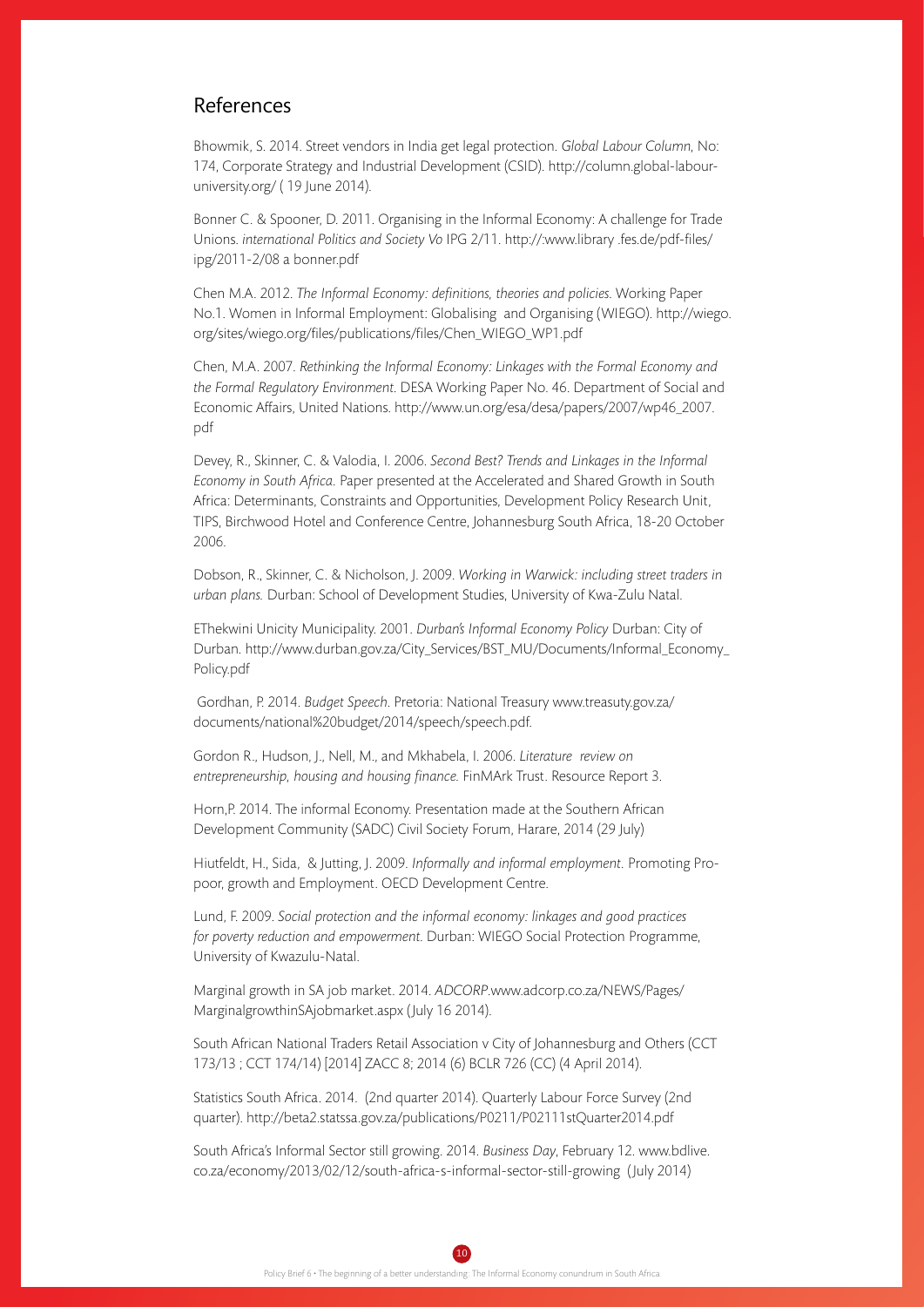